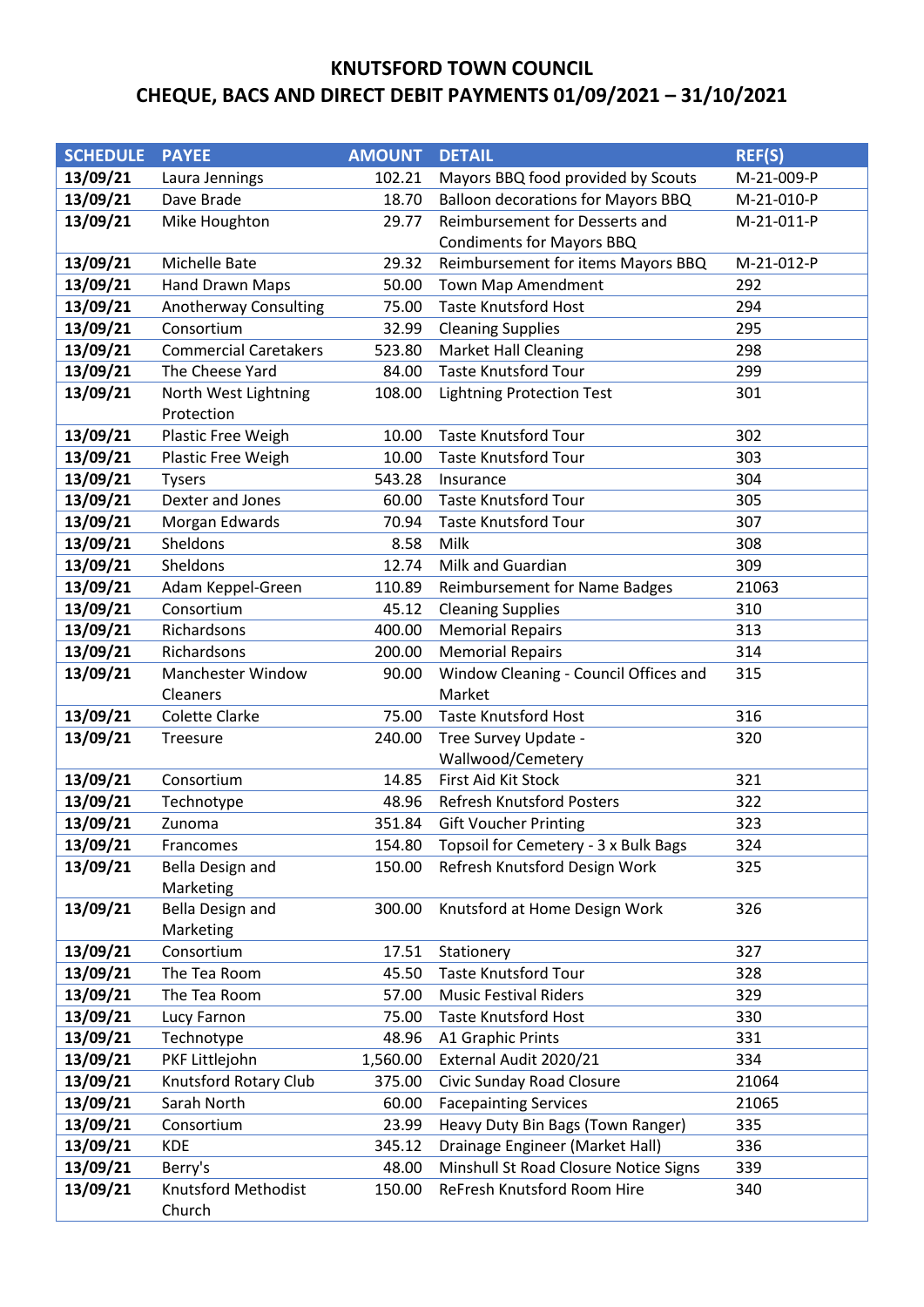| <b>SCHEDULE</b><br><b>PAYEE</b><br><b>AMOUNT</b><br><b>DETAIL</b><br><b>REF(S)</b>                                         |  |
|----------------------------------------------------------------------------------------------------------------------------|--|
| 13/09/21<br>Knutsford Methodist<br>105.00<br><b>Council Meeting Room Hire</b><br>341                                       |  |
| Church                                                                                                                     |  |
| <b>Biffa</b><br>13/09/21<br>136.92<br>Market Hall Waste Collection<br>289                                                  |  |
| <b>Biffa</b><br>13/09/21<br>284.34<br><b>Market Hall Waste Collection</b><br>290                                           |  |
| <b>Biffa</b><br>13/09/21<br>112.18<br>291<br><b>Market Hall Waste Collection</b>                                           |  |
| 13/09/21<br>FP Teleset<br>293<br>150.00<br>Postage                                                                         |  |
| September Council Offices Recycling<br>13/09/21<br>Ash Waste<br>297<br>38.93                                               |  |
| Collection                                                                                                                 |  |
| CCS<br>13/09/21<br>Photocopier Usage<br>300<br>184.46                                                                      |  |
| 13/09/21<br><b>Be Fuel Cards</b><br>Petrol 27/08<br>306<br>33.78                                                           |  |
| 13/09/21<br>Office Phone and Broadband Q2<br><b>BT</b><br>202.79<br>311                                                    |  |
| 13/09/21<br><b>Be Fuel Cards</b><br>64.75<br>Petrol 03/09<br>312                                                           |  |
| Market Hall Broadband<br>13/09/21<br>317<br>Virgin<br>54.00                                                                |  |
| 13/09/21<br><b>Be Fuel Cards</b><br>33.95<br>Petrol 17/09<br>318                                                           |  |
| 13/09/21<br><b>Be Fuel Cards</b><br>Petrol 10/09<br>319<br>34.32                                                           |  |
| 13/09/21<br>395.24<br>Malt St / Lily Lodge Water Costs 01/09<br><b>Everflow Water</b><br>333                               |  |
| to 22/10                                                                                                                   |  |
| 13/09/21<br>EoN<br>25.74<br><b>Chapel Electricity August</b><br>337                                                        |  |
| 13/09/21<br><b>British Gas</b><br>Electricity - Bexton Road<br>332<br>153.30                                               |  |
| 04/10/21<br>M Bate*<br>Reimbursement BBQ Costs<br>M-21-012-P<br>29.32                                                      |  |
| Ball refund less £20 donation<br>04/10/21<br>76.00<br><b>Paul Buttrick</b><br>M-21-005-R                                   |  |
| 04/10/21<br>Funtime Frankies*<br>Payment for band at Mayor's Ball<br>M-21-013-P<br>1880.00                                 |  |
| Knutsford at Home Leaflets<br>04/10/21<br>A Keppel-Green<br>116.19<br>21069                                                |  |
| (reimbursement)                                                                                                            |  |
| Keyrings (reimbursement)<br>04/10/21<br>A Keppel-Green<br>21070<br>9.66                                                    |  |
| 04/10/21<br>Microshade<br>137.34<br><b>Quarterley Hosting for RBS</b><br>342                                               |  |
| 04/10/21<br><b>East Cheshire Mumbler</b><br>Advertisement on Mumbler Website<br>345<br>15.00                               |  |
| 04/10/21<br>ChALC<br>Planning Session - MM<br>346<br>30.00                                                                 |  |
| 04/10/21<br><b>Commercial Caretakers</b><br>93.60<br><b>Market Hall Cleaning</b><br>347                                    |  |
| 04/10/21<br>Savills<br>60 King Street - Advertising Costs<br>450.00<br>349                                                 |  |
| 04/10/21<br>Net Growth<br><b>Catering for Civic Sunday</b><br>159.00<br>350                                                |  |
| 04/10/21<br>Consortium<br>2.99<br>First Aid Kits Supplies<br>351                                                           |  |
| 04/10/21<br>Trade UK<br>8.56<br><b>Sanding Discs</b><br>356                                                                |  |
| 04/10/21<br>BIDBI*<br>990.00<br><b>Town Centre Cotton Bags</b><br>357                                                      |  |
| 04/10/21<br>Tessa Harri Carroll<br>Knutsfordian Photography<br>358<br>100.00                                               |  |
| 04/10/21<br>48.96<br><b>Pumpkin Path Posters</b><br>359<br>Technotype                                                      |  |
| 04/10/21<br><b>KDE</b><br>Drainage Engineer - Market Hall<br>360<br>144.00<br>04/10/21                                     |  |
| <b>Blitz Fireworks</b><br>Removal of Town Centre Bunting<br>362<br>834.00<br>04/10/21<br>Milk and Guardian<br>363<br>14.30 |  |
| <b>Sheldons Dairy</b><br>04/10/21<br><b>Sheldons Dairy</b><br>Milk (Chapel)<br>364<br>11.70                                |  |
| 04/10/21<br>A1 Poster Print - Music Festival<br>Technotype<br>36.72<br>365                                                 |  |
| 04/10/21<br>Morgan Edwards<br>56.07<br>Wine for Kntusfordian Exhibition<br>366                                             |  |
| 04/10/21<br>Amberon<br>367<br>757.50<br>Traffic Management - Al Fresco Dining                                              |  |
| 04/10/21<br><b>Planned Repairs to Obelisk</b><br><b>EVM Contractors</b><br>5811.00<br>368                                  |  |
| 04/10/21<br>Annual CCTV Service Contribution<br><b>Cheshire East Council</b><br>16039.37<br>371                            |  |
| 04/10/21<br><b>Additional Knutsfordian Canvases</b><br>Technotype<br>104.40<br>372                                         |  |
| 04/10/21<br>69.60<br><b>Additional Knutsfordian Canvases</b><br>Technotype<br>373                                          |  |
| 04/10/21<br><b>Bob Farnon</b><br>193.25<br>Town Ranger Van Service<br>375                                                  |  |
| 04/10/21<br>Bella Design and<br>Big Bulb Plant Leaflet / Poster Design<br>180.00<br>376                                    |  |
| Marketing                                                                                                                  |  |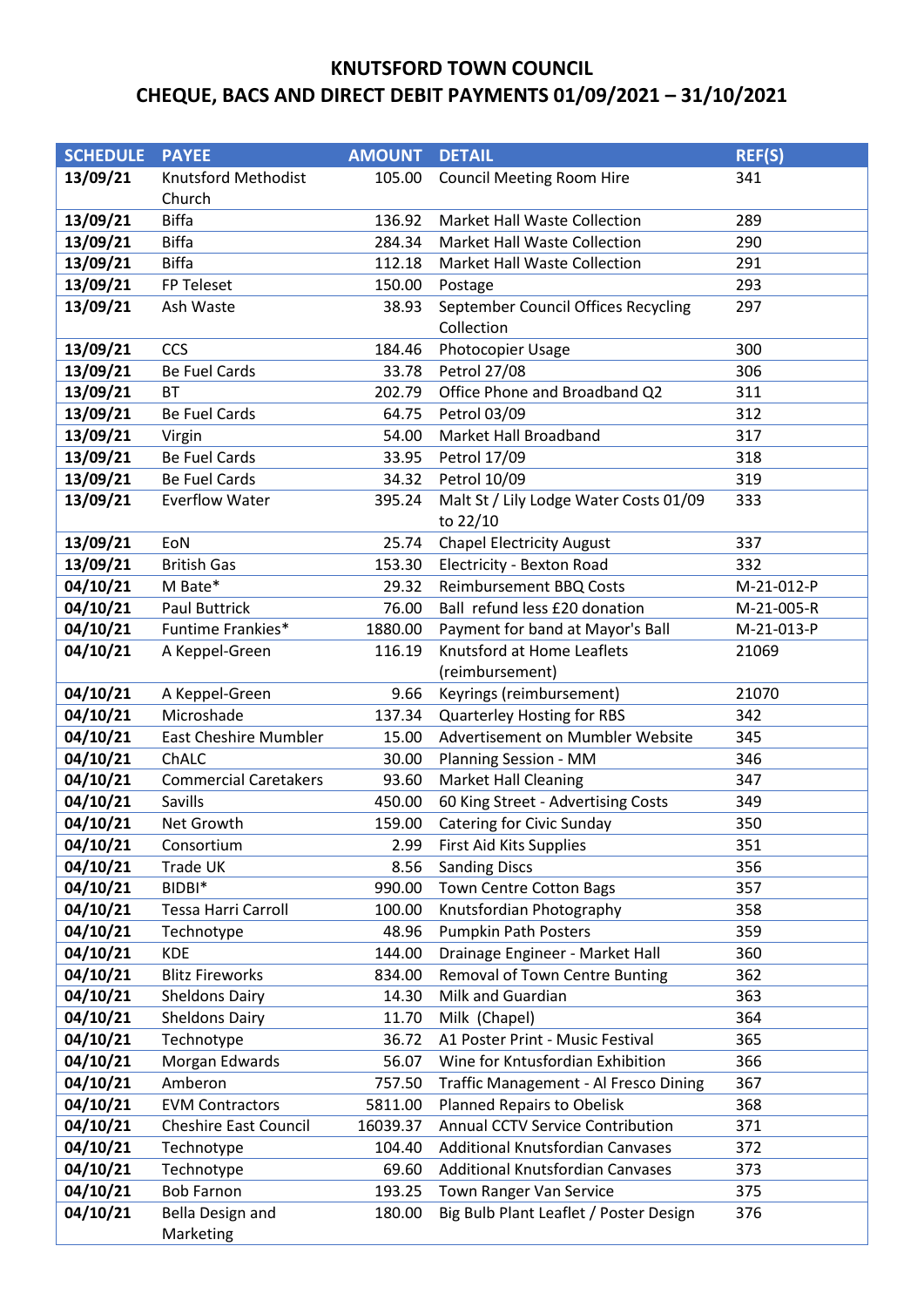| <b>SCHEDULE</b> | <b>PAYEE</b>                    | <b>AMOUNT</b> | <b>DETAIL</b>                                 | REF(S)         |
|-----------------|---------------------------------|---------------|-----------------------------------------------|----------------|
| 04/10/21        | <b>Tessa Harri Carroll</b>      | 100.00        | Knutsford at Home Photography                 | 377            |
| 04/10/21        | <b>Positive Energy</b>          | 44.51         | Electricity - Malt Street Toilets - April     | 21071          |
| 04/10/21        | <b>Positive Energy</b>          | 74.30         | Electricity - Malt Street Toilets - May       | 21072          |
| 04/10/21        | <b>Positive Energy</b>          | 50.73         | Electricity - Malt Street Toilets - June      | 21073          |
| 04/10/21        | <b>Bob Allen</b>                | 18.54         | Reimb. of Starter Pulley for Strimmer         | 21074          |
| 04/10/21        | <b>Clear Business</b>           | 774.18        | Water - Malt St Toilets April to Sept (1)     | 21075          |
| 04/10/21        | <b>Clear Business</b>           | 327.29        | Water - Malt St Toilets April to Sept (2)     | 21076          |
| 04/10/21        | Adam Keppel-Green               | 12.83         | Reimb. for Tea/Coffee for Office              | 21077          |
| 04/10/21        | <b>SLCC</b>                     | 474.60        | <b>National Conference</b>                    | $\overline{7}$ |
| 04/10/21        | <b>SLCC</b>                     | 315.00        | <b>Community Governance L6 Course</b>         | 379            |
|                 |                                 |               | Deposit                                       |                |
| 04/10/21        | <b>Be Fuel</b>                  | 96.01         | Petrol 24/09                                  | 343            |
| 04/10/21        | <b>Be Fuel</b>                  | 36.18         | Petrol 08/10                                  | 344            |
| 04/10/21        | Virgin                          | 54.00         | Market Hall Broadband                         | 348            |
| 04/10/21        | Ash Waste                       | 39.17         | <b>Council Offices Recycling Collection</b>   | 352            |
| 04/10/21        | <b>Biffa</b>                    | 109.54        | <b>Market Hall Waste Collection</b>           | 353            |
| 04/10/21        | <b>Biffa</b>                    | 140.22        | <b>Market Hall Waste Collection</b>           | 354            |
| 04/10/21        | <b>Biffa</b>                    | 227.47        | <b>Market Hall Waste Collection</b>           | 355            |
| 04/10/21        | <b>Everflow Water</b>           | 200.86        | Water - Malt Street Toilets Sept              | 361            |
| 04/10/21        | Waterplus                       | 59.50         | Water - Allotments Q2                         | 369            |
| 04/10/21        | Eon                             | 1098.76       | <b>Market Hall Electricity Sept</b>           | 370            |
| 04/10/21        | <b>British Gas</b>              | 51.99         | <b>Electricity - Malt Street Toilets Sept</b> | 378            |
| 04/10/21        | CCS                             | 292.69        | Photocopier Usage                             | 374            |
| 25/10/21        | 5th Knutsford Scouts            | 200.00        | Help at Mayors BBQ                            | M-21-014-P     |
| 25/10/21        | <b>Tessa Carroll</b>            | 75.00         | Photography at Mayors Ball                    | M-21-015-P     |
| 25/10/21        | Dave Braide                     | 16.20         | <b>Balloons for Mayors Ball</b>               | M-21-016-P     |
| 25/10/21        | The Mere                        | 360.00        | Extra guests for Ball                         | M-21-017-P     |
| 25/10/21        | Lloyd Hall                      | 500.00        | <b>Reserve for Ball Prize</b>                 | M-21-018-P     |
| 25/10/21        | Trade UK                        | 52.50         | <b>Furniture Stain</b>                        | 381            |
| 25/10/21        | Trade UK                        | 109.96        | Lock and Boots                                | 382            |
| 25/10/21        | Anotherway Consulting           | 75.00         | <b>Taste Knutsford Tour Host</b>              | 383            |
| 25/10/21        | <b>Bailey Audio</b>             | 296.26        | Pumpkin Path Lighting Hire                    | 385            |
| 25/10/21        | Raiden                          | 871.20        | Lightning Protection Works - Chapel           | 386            |
| 25/10/21        | <b>Snaggers Amazing</b>         | 180.00        | Balloons for Xmas Light Switch on             | 387            |
|                 | <b>Balloons</b>                 |               |                                               |                |
| 25/10/21        | Cheshire Wildlife Trust         | 786.00        | St John's Wood Ecological Appraisal           | 388            |
| 25/10/21        | Cheshire Wildlife Trust         | 744.00        | Materials Site Prep - Meadow                  | 389            |
| 25/10/21        | <b>Boston Seeds</b>             | 1004.01       | <b>Bulbs for Big Bulb Plant</b>               | 390            |
| 25/10/21        | <b>KDE</b>                      | 384.00        | Drainage Engineer - Market Hall               | 391            |
| 25/10/21        | <b>Flintshire Roofing</b>       | 726.00        | Roof Repairs to 60 King St and Lily           | 392            |
|                 |                                 |               | Lodge/Justice View                            |                |
| 25/10/21        | <b>Martin Scott Price</b>       | 410.00        | Fire Engine Hire - Christmas Event            | 393            |
| 25/10/21        | <b>Citizens Advice Cheshire</b> | 4957.50       | Q2 Service Grant                              | 394            |
|                 | North                           |               |                                               |                |
| 25/10/21        | <b>Citizens Advice Cheshire</b> | 4957.50       | Q3 Service Grant                              | 395            |
|                 | North                           |               |                                               |                |
| 25/10/21        | Nicholson Landscapes            | 850.00        | <b>Bin Compound Works</b>                     | 396            |
| 25/10/21        | Dexter and Jones                | 91.74         | <b>Taste Knutsford Venue</b>                  | 399            |
| 25/10/21        | ANSA                            | 126.00        | <b>Waste Collection</b>                       | 400            |
| 25/10/21        | Redwood Hire                    | 8.88          | <b>Sanding Discs</b>                          | 401            |